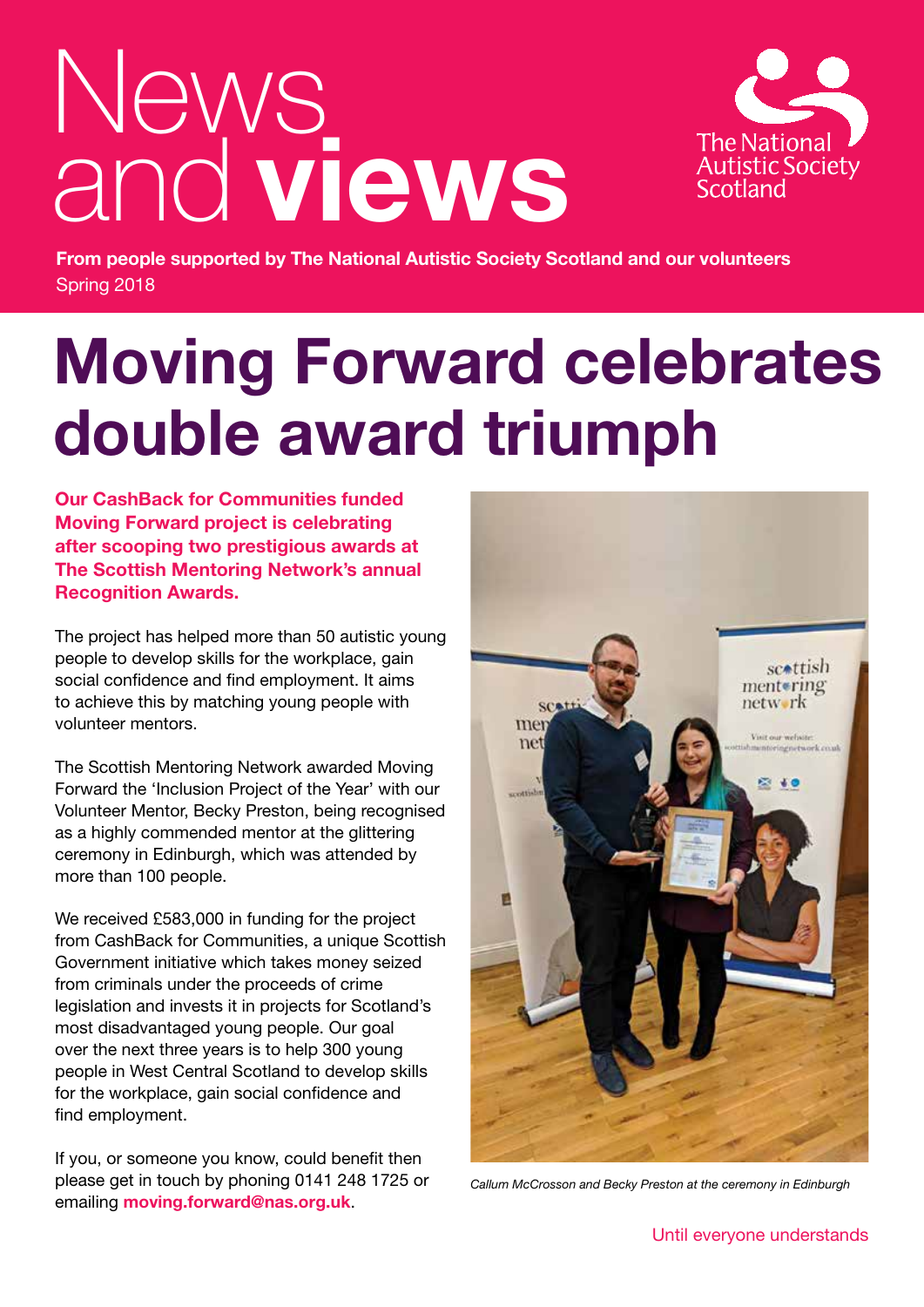

## **Contents**

#### **Page 3**

We hear your views on Chris Packham's documentary, *Asperger's and Me*

#### **Page 4**

News from Catrine Bank, local branches and our policy team

#### **Page 5**

Meet Lizzie Barbour and find out what it's like to volunteer at our newly formed Largs Branch

#### **Page 6**

The latest news from Daldorch House School and our fundraising team

#### **Page 7**

A short story by Holly Wilson on what it's like to have an autistic brother

#### **Page 8**

Meet Cara Ritson, our new Employment Liaison and Events Assistant, and find out how you could join our team!

# Welcome to News and **views**

#### **Since the summer, I have been an informal art teacher.**

It began during the summer holidays after the mother of one of the children at my nephew's swimming club asked me if I could be an art teacher for her children. She had heard about my talents and invited me to do some artistic activities with her children. Other children then began to hear about the art class and asked me if they could join too.

By September, I was regularly bringing art supplies and books to the side of the pool during my nephew's swimming club and teaching children how to draw.

Seeing them draw reminded me of how I started. I didn't have a teacher who taught me face-to-face, I started at pre-school by playing with chalk and a blackboard − and that was all.

I was self-taught, mostly, which is great if you desire a unique style but it's worth having peers that support you as well, like friends and family, for morale purposes.

They also provide challenges for your skills that can help push your development, like asking for a portrait of themselves and having it published in a nationwide newsletter, like this drawing of me by one of my pupils, Emma Tefer!

**Gordon Wallace Editor** 



*A drawing of Gordon by Emma Tefer*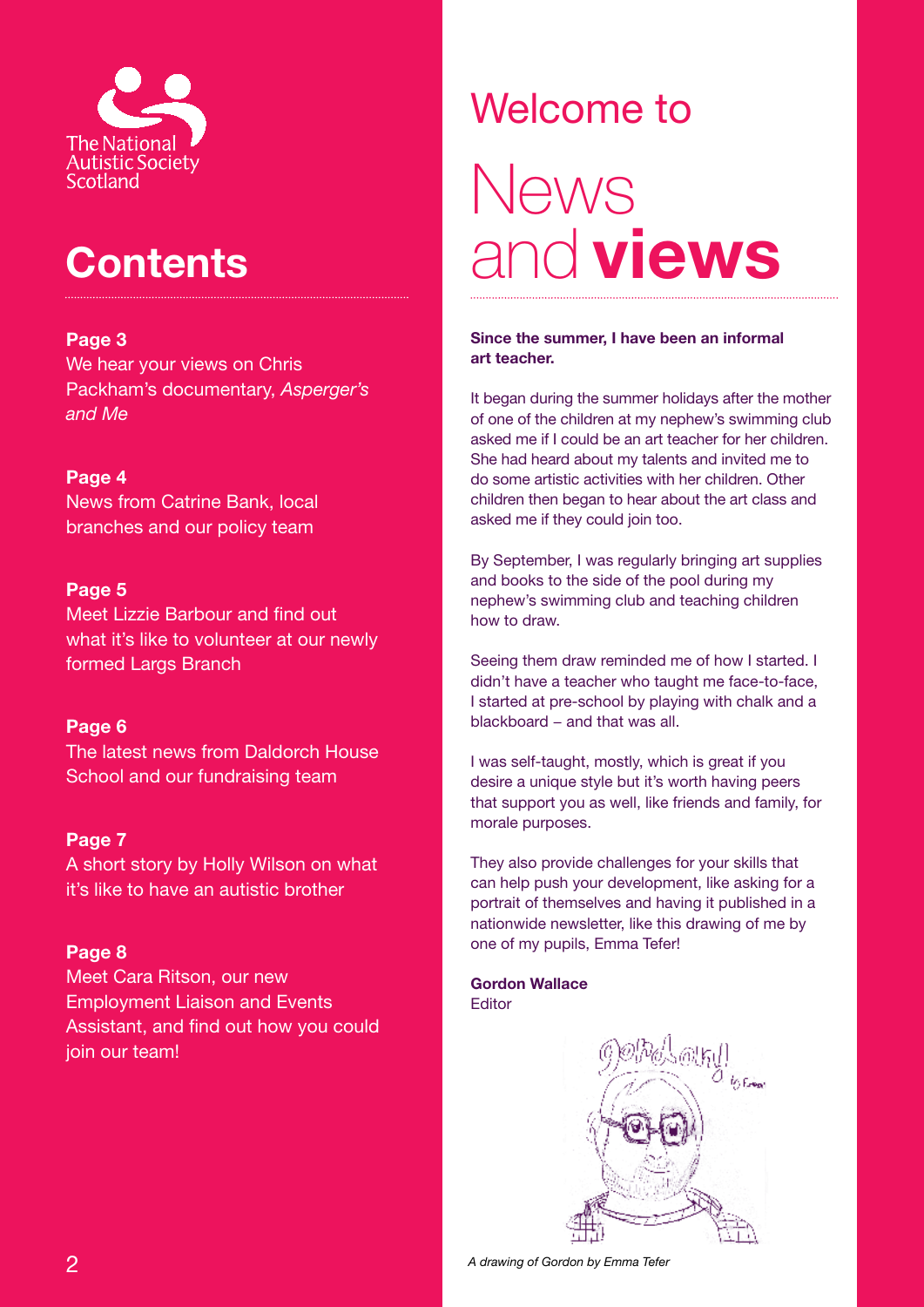



#### **Welcome to the spring edition of** *News and views***.**

I hope 2018 is going well for you. I can't believe that this year's World Autism Awareness Week (WAAW) is just around the corner. During WAAW, which is taking place between Monday 26 March and Monday 2 April, our staff, people we support and the public get involved in fundraising for our charity. It's a great opportunity to come together and share the amazing work we do every day to build a world where autistic people are understood, supported and appreciated. Stories like nine-year-old Holly on page seven about her six-year-old brother, Rudy are at the heart of our work to raise awareness and better understanding of autism. To find out more about WAAW please turn to page six.

I wanted also to take this opportunity to let you know that Jenny Paterson, Director of the National Autistic Society Scotland, has left our organisation. After three years Jenny has moved on to become the new chief executive of a young person's charity called Breakthrough, which supports care experienced young people, in Dundee. I'd like to thank Jenny for her work at our charity and wish her all the very best for the future. I will be able to tell you more about our plans for Scotland in our Summer edition.

I hope you enjoy catching up with our latest news and, as always, if you have any story suggestions please don't hesitate to get in touch.

Best Wishes

Mark Law

Mark Lever



### **Sharing your views on Chris Packham's documentary**

Chris, who presents the BAFTA award-winning series *Springwatch*, *Autumnwatch* and *Winterwatch* for the BBC, received a diagnosis of Asperger syndrome in 2005, when he was in his 40s.

Following the broadcast of his BBC Two documentary about his life, *Asperger's and Me*, a group of autistic people we support were invited by the long-running television series *Points of View* to share their thoughts on the programme. The show, which has been on BBC One since 1961, features the opinions of viewers offering praise, criticism and observations on recent BBC television programmes.

Connor McCann, Lewis Mcilroy, Ross McIntosh, Richard Allison and Rachael Ross were filmed at BBC Scotland's headquarters at Pacific Quay in Glasgow, and their opinions and thoughts were broadcast across the UK when the programme aired two days later.



*Connor, Lewis, Ross, Richard and Rachael at BBC Scotland's studios in Glasgow*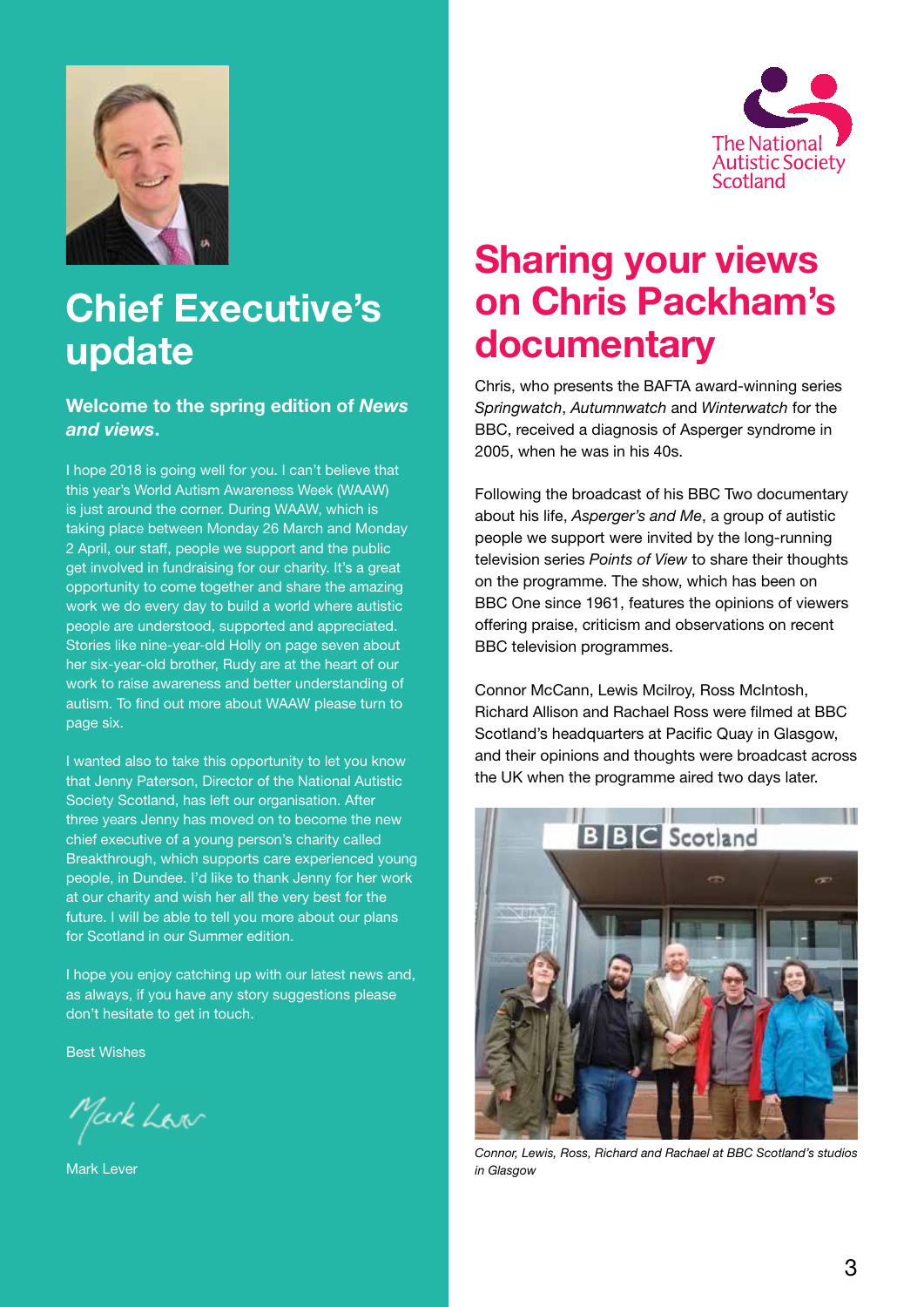

# **Media, policy and campaigns update**

### **Raising awareness at Eastgate Shopping Centre**



*Isla and other volunteers*

Our fantastic volunteers hosted an information stand in the Eastgate Shopping Centre in Inverness and were run off their feet with questions and enquiries.

They were kept busy throughout the day and had a steady stream of shoppers lining up to try our unique VR headset, and experience first-hand what sensory overload feels like for a child in a busy shopping centre.

Isla McKenzie, age nine, might have been the youngest member of our team but she did a fantastic job fundraising and talking to shoppers.

Thank you to everyone who took the time to drop by our stand and donate to our charity.

### Cross-Party Group on Autism at Scottish Parliament

In November, we held the first meeting of the proposed Cross-Party Group (CPG) on Autism at the Scottish Parliament. CPGs provide an opportunity for MSPs from all parties, outside organisations and members of the public to meet and discuss a shared interest in a particular cause or subject.

We believe that the CPG on Autism will act as a forum to raise awareness and promote the interests of autistic people, their families and carers, and act as an influencer of government policy.

Keep an eye out for more news on this in the next edition of *News and views*.



*Our campaigns and policy team with MSPs at Scottish Parliament*

# **News from Catrine Bank**

#### **By Clare Dykes, Registered Manager**

Our garden area serves many purposes for the people we support. Some are really keen on gardening and grow their own produce, while others enjoy the experience of making planters and engaging in the woodwork elements. The people we support love sitting in the bothy area and enjoying the garden swing. The garden is surrounded by lots of lovely sensory noises such as birds singing, trees rustling and the sound of water from the nearby river.

We wanted to ensure that we were able to continue to provide opportunities like these for the

people we support. In December, we gave the garden a winter makeover with our residents and staff.

In preparation for spring, we helped individuals to sand down and repaint some of the large wooden planters. We also checked and filled the bird feeders with seeds for the abundance of birds we have in the garden.

We also had a massive clear up of the raised bed areas, which involved weeding out debris from the summer plants, as well as clearing the fish pond and bothy areas.



*A resident helps in the garden*

Everyone who helped had an enjoyable day and worked hard to transform the garden. Thanks to their efforts, the people we support can now enjoy the spring sunshine in our garden.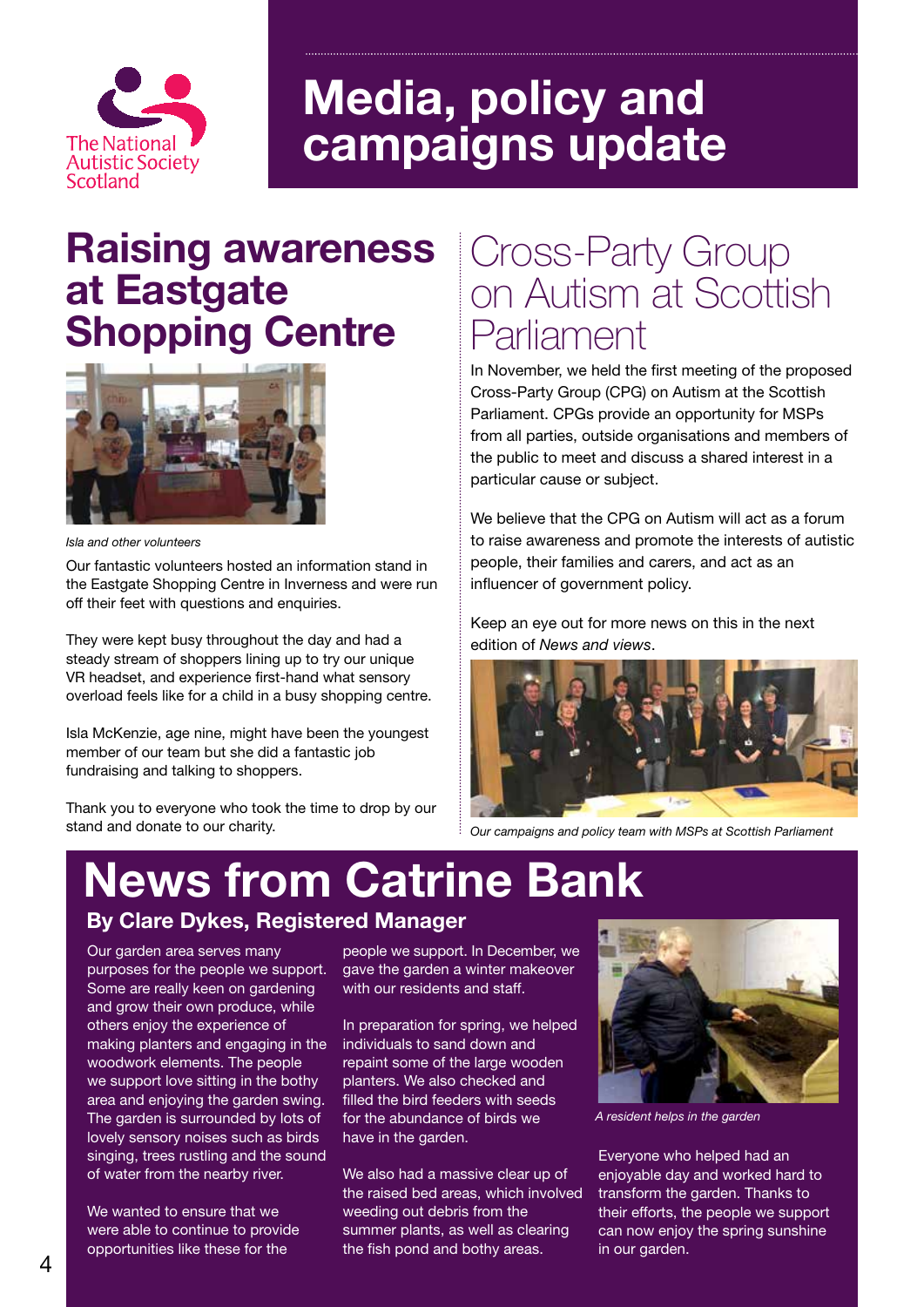# **Meet the volunteer**





### **Lizzie Barbour**

Chair of The National Autistic Society Scotland's Largs Branch

#### **Interview and illustration by Gordon Wallace**

#### **Q: Who are you and what do you do?**

My name is Lizzy and I am a mum of three. I set up an informal local group which has now developed into the Largs Branch of The National Autistic Society Scotland. I am the Chair.

#### **Q: I have been told that you did some fundraising and awareness raising recently. Can you tell me more?**

Yes. I have taken part in lots of different fundraising activities including a tandem skydive which was an amazing experience, if somewhat daunting! Most recently I tackled Tough Mudder with my friend Sarah which was quite a challenge! As a group, we have also done street collections, and staffed information stalls to spread awareness during local events. Our branch is currently trying to raise awareness of addressing additional support needs within education through contact with local councillors and education services.

#### **Q: What made you want to become a volunteer?**

After my son was diagnosed, I felt very isolated as there were no local support groups. I was searching online and came across a post about a fundraiser which the South Lanarkshire Branch of The National Autistic Society Scotland were doing at Loch Lomond Sea Life Centre. They were spending the night in the shark tunnel to raise funds and I

applied to take part with my son. It was a very positive experience and he even won a prize for being the top fundraiser. We also took a trip to Legoland with the branch and shortly afterwards, I decided to set up a local group to reach out to other families with the help of the Ayrshire based One Stop Shop. This group has now developed into the Largs Branch.

#### **Q: What are the challenges of doing what you do in Largs?**

One of the biggest challenges is our geographical location which can make it difficult to access, support or attend events. That's why I believe a branch in Largs is needed for people throughout the north coast of Ayrshire.

#### **Q: What do you do to relax?**

I love being outdoors especially walking up the hills and climbing. I do this whenever I can. I also like being out on the water in my kayak. I find the noise of the water very calming.

#### **Q: What do you think is the best representation of autism in the media?**

I recently enjoyed Chris Packham's *Asperger's and Me*. I thought it was a very honest documentary giving an insight into both the positive and negative aspects of life on the autistic spectrum.

#### **Volunteering opportunities**

**Volunteering with The National Autistic Society Scotland is a great way to meet new people and learn new skills, whilst making a real difference to the lives of autistic people.** 

We are recruiting volunteer befrienders and mentors for our Person to Person service which supports adults aged 26 and over.

Our Person to Person project helps autistic people overcome challenges and meet goals, such as taking part in social activities, facing problems at work, or dealing with complicated banking and housing issues.

As a volunteer befriender or mentor, you will provide support to autistic people in Glasgow and the surrounding areas face-toface, by phone or by email.

To find out more, please visit **www.autism.org.uk/ get-involved/volunteer/ opportunities**.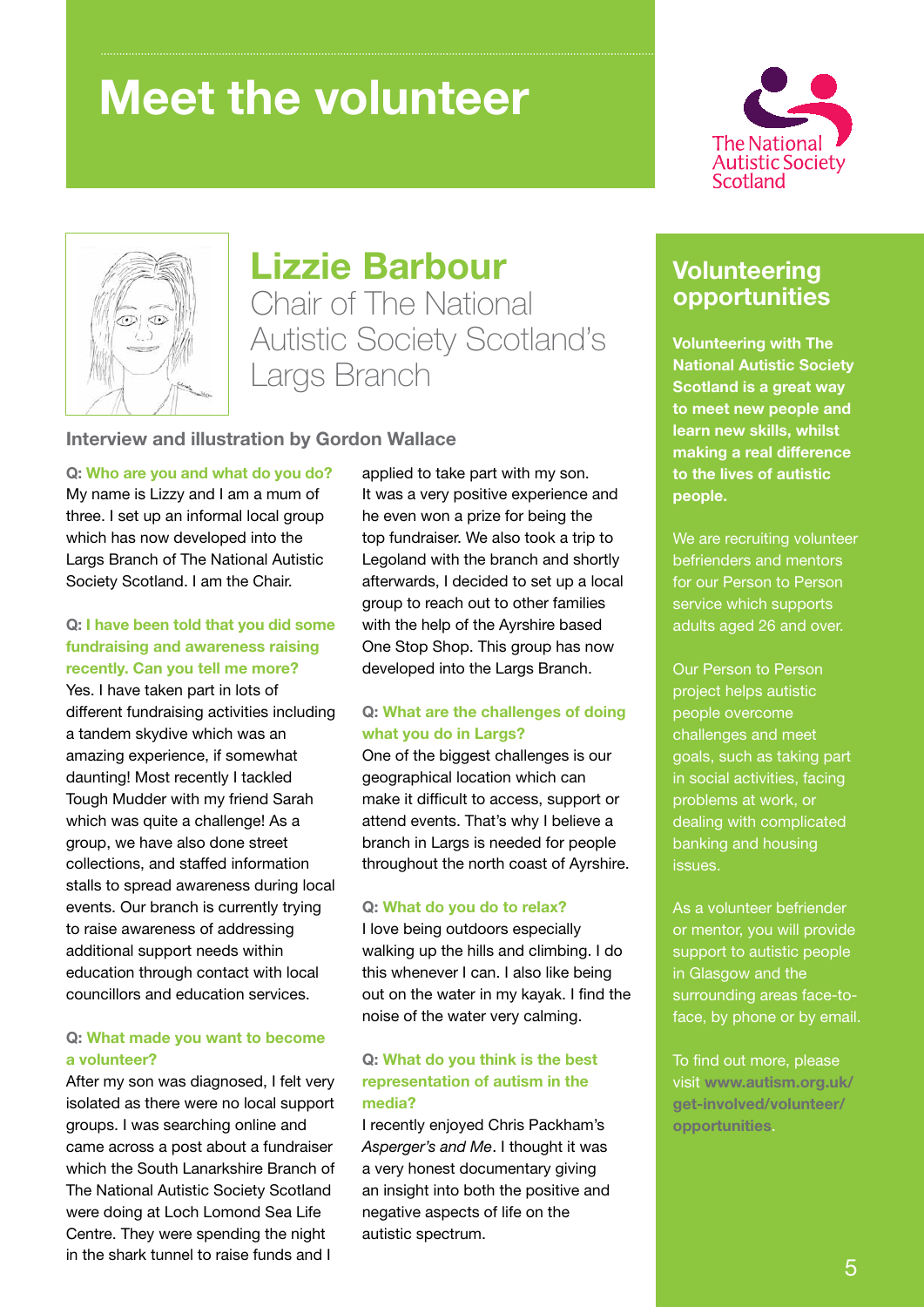

# **Fundraising news**

### **World Autism Awareness From Lochwinnoch to the Week 2018 is on the way! Loch Ness marathon!**



**From Monday 26 March to Monday 2 April 2018, people across Scotland will be taking part in a number of activities to raise money for autism.**

It's a great opportunity to come together and share the amazing work we do every day to build a world where autistic people are understood, supported and appreciated and we hope you'll join in!

*Get onboard for Onesie Wednesday*

Sign up and download our

fundraising guide that's jam-packed with fun ideas and activities to help you get involved in raising public awareness and understanding of autism.

Our fundraising guides can be downloaded from **www.autism.org.uk/waaw**.



*Ewan McIntyre in action during the Loch Ness marathon*

**Ewan McIntyre from Lochwinnoch raised more than £900 for our Renfrewshire Branch by taking on the challenge of Loch Ness for his first ever marathon!**

His nephew Lewis, who has received support from the branch and utilised the many groups it offers, was his inspiration for taking part. The 26 mile route ended at Bught Park in Inverness.

Well done Ewan! We hope you put your feet up after crossing the finish line!

### **News from Daldorch House School Michael shows his creative side!**

**By Michael Berrie and Christina Joint, Support Worker**

One of Michael's favourite TV shows is *The Dreamstone*, a British animated television series in which the characters battle to control "the most precious and valuable object in the land, the Dreamstone". Watching it inspired him to create a real life throne, just like the one Zorodrak has on the show.

With the help of his friend and support worker, Peter Fleming, Michael started turning his idea into reality. Last September they began bringing Michael's idea together and have been steadily cutting polystyrene, gluing wood and painting ever since.

Together, they created blueprints of an eagle head for the top of the throne and two gargoyle heads for the arms. These were sent to an artist who made identical polystyrene sculptures.

Michael wants to keep making sculptures and we all believe that his next creation will be just as amazing as his first. He is very proud of the fact that he owns something completely unique that he has designed and built. Speaking of his creation, Michael said "This is what an autistic mind can do".



*Michael on the throne he created*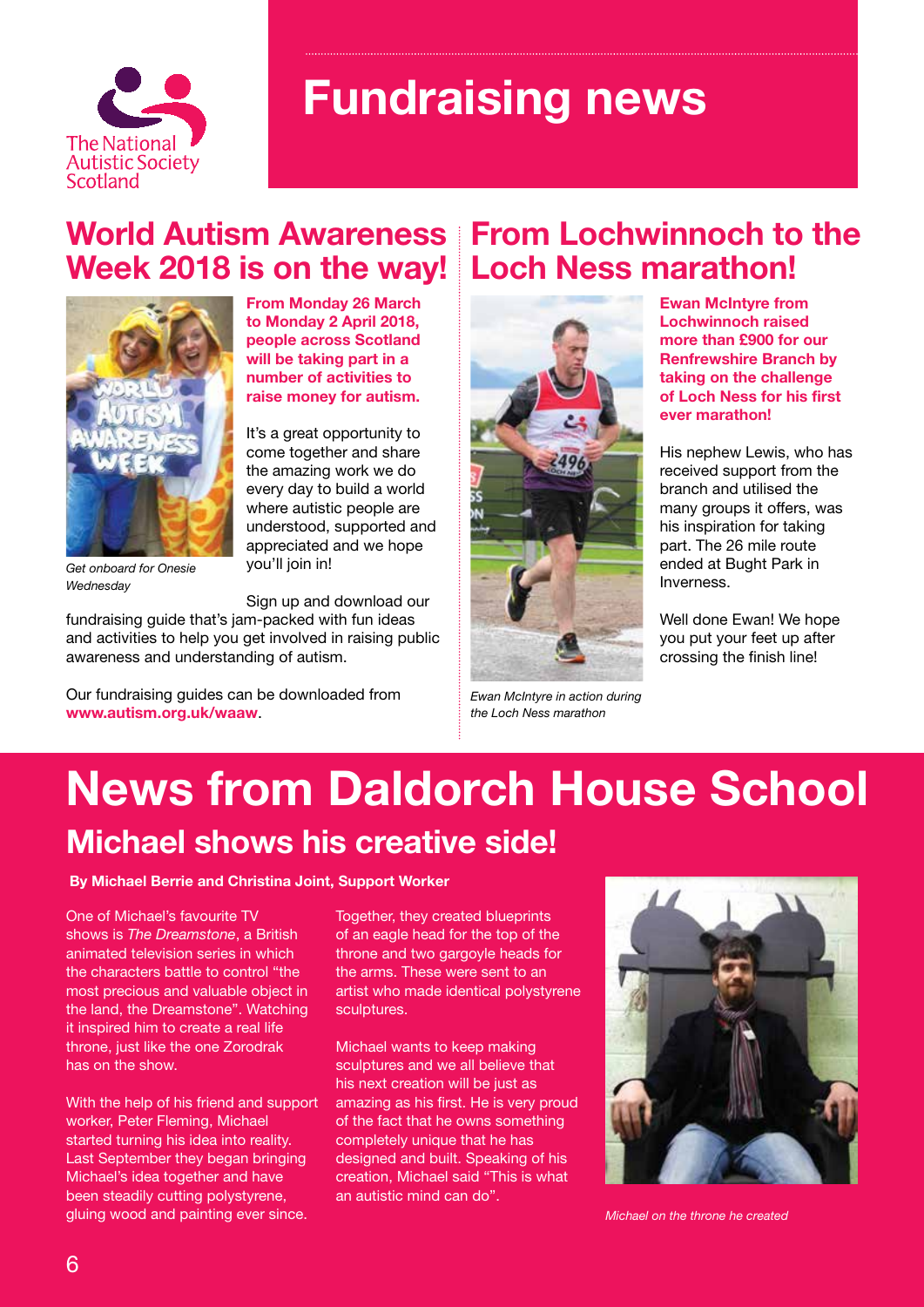# **Your stories**



# My autistic brother By Holly Wilson, age nine

#### **My brother Rudy is six and is autistic.**

When Rudy was little we knew that there was something different about him. At first we thought that he had a problem with his hearing as he sometimes didn't answer us when we spoke to him. We had to take him to a few hospital appointments and eventually found out that he doesn't have a problem with his hearing, he is autistic.

#### "All autistic people are different. I like to explain it that way"

Some people ask me what autism is. Just the other day my little cousin, aged five, asked me. I asked her what she is scared of and she said "vampires". I then said that Rudy is scared of busy places like shopping centres or parties, and that is what being autistic is to him.

All autistic people are different. I like to explain it that way. Some people think that autism is all about meltdowns and that these are tantrums but they are not. I don't like it when Rudy gets upset. When he does, we just try to remember the things he doesn't like, such as busy places, and try to avoid them.

I have learned a lot about Rudy. I have learned that it is best to speak to him by making things shorter. For example rather than saying "Rudy please stop that, I don't like it when you do that", I just say "stop!". He understands things better when you keep sentences short and is more likely to listen to you.

It makes me sad that we don't go to the same school best cudd but I know that the teachers at his school understand him so that makes me feel better. It would be good



*Holly with her brother Rudy*



*Holly with her dad Paul, mum Alison and brother Rudy*

if more people understood autism and that autistic people are born that way and that they can't do anything to change it.

I wouldn't change anything about Rudy. He gives the best cuddles in the world and he makes me laugh especially when he sings songs from TV shows or I hear him laughing at *Tom and Jerry*.

**If you would like to contribute, please email scotlandnews@nas.org.uk.**